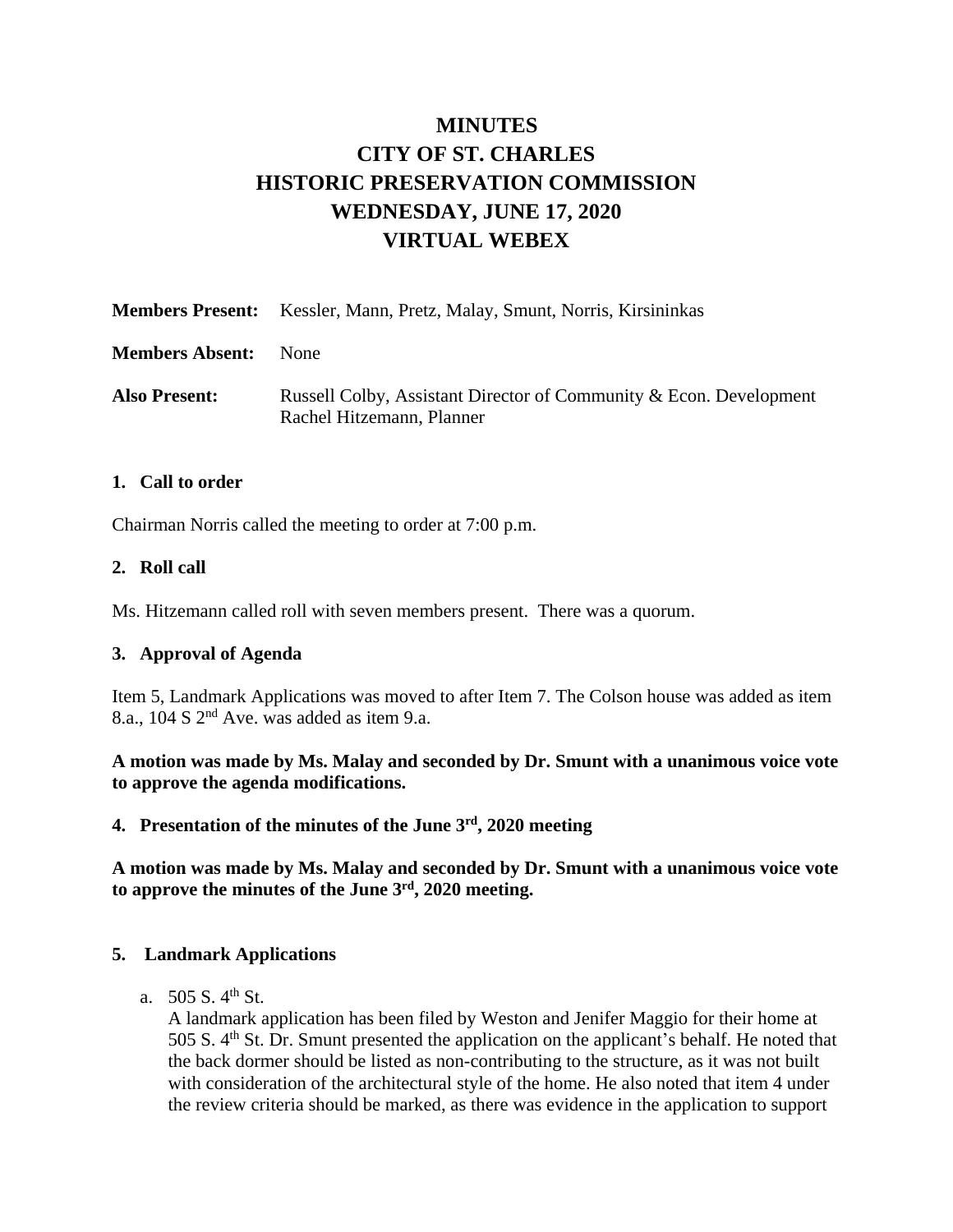Historic Preservation Commission Minutes – June  $17<sup>th</sup>$ , 2020 Page 2

> it. Ms. Mann stated that she thought the middle front dormer of the home should also be listed as non-contributing to the home. She felt it is out of place compared to the other smaller dormers on the front elevation. Other Commissioners agreed with Ms. Mann and asked for the application to reflect that both the back dormer and the middle front dormer be listed as non-contributing to the structure.

> **A motion was made by Ms. Malay and seconded by Dr. Smunt with a unanimous voice vote to recommend scheduling a public hearing for the landmark application.**

## **6. Certificate of Appropriateness (COA) applications**

#### **a. 215 N 3rd Ave. (Window)**

Proposed is to replace the two windows on the second story of the south façade. The applicant is proposing to replace the windows with the Marvin Elevate window, which has wood interior and fiberglass exterior.

## **A motion was made by Ms. Malay and seconded by Mr. Pretz with a unanimous voice vote to approve the COA as presented.**

## **b. 50 S. 1st St. Unit Suite 100**

The proposal is to install two wall signs. One sign will be located on the North elevation facing the 1<sup>st</sup> Street Plaza, the second will be on the West elevation facing First Street. The North elevation sign will be non-illuminated and located above the second story windows. The West elevation sign will be illuminated and above the first story windows. Commissioners expressed concerns over the location of the West elevation sign.

Bob Rasmussen, building owner, commented that out of respect for the third-floor residential owners, no illuminated wall signs will be placed above the second story windows. He stated that all future signs will be located above first floor windows as well, so there will be uniformity. He also noted that the signs on the other side of  $1<sup>st</sup>$  St. are located in a similar manner.

# **A motion was made by Ms. Malay and seconded by Mr. Pretz with a unanimous voice vote to approve the COA as presented.**

#### **c. 307 Illinois Ave.**

The applicant, Samantha Cocroft is proposing to do façade work that includes removing the existing vinyl siding and replacing it with more appropriate siding. Dr. Smunt suggested that the applicant use Hardie siding, as it comes in a variety of sizes and she should be able to find the appropriate size for the home.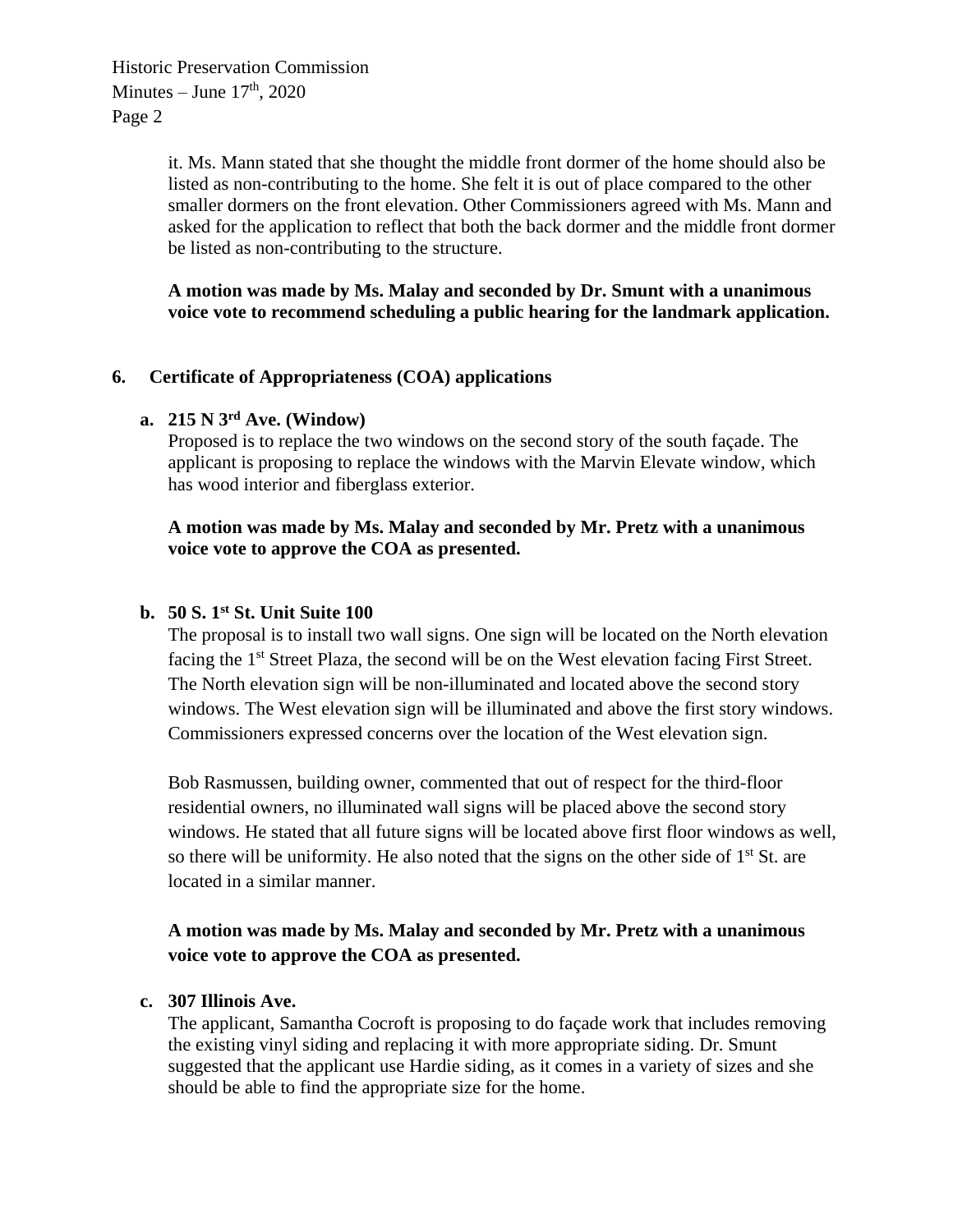Historic Preservation Commission Minutes – June  $17<sup>th</sup>$ , 2020 Page 3

> **A motion was made by Dr. Smunt and seconded by Ms. Malay with a unanimous voice vote to approve the COA with the conditions that the applicant use Hardie siding on the home and either Hardie trim or wood trim where necessary and duplicate the cedar accent shingles.**

# **7. Grant Applications**

## **a. 307 Illinois Ave.**

The applicants, Samantha Cocroft, has applied for a façade grant for façade work she is proposing at her home located at 307 Illinois Ave. The façade work includes removing the existing vinyl siding. The Commission commended the applicant for taking on the project of transitioning the home to resemble more of the original look.

**A recommendation was made by Ms. Malay and seconded by Dr. Smunt to approve the façade grant because the work will allow for the home to have a siding material that will be more appropriate to the original structure and architectural style of the home. There was a unanimous voice vote to recommend approval of the grant to the Planning and Development Committee.** 

#### **8. Other Commission Business**

#### **a. Colson House**

Dr. Smunt brought to the attention of the Commission that the house on the northwest corner of Main St. and  $6<sup>th</sup>$  St. had installed 2 wall signs and a freestanding sign without COA or permit approval. Ms. Hitzemann informed the Commission that the Building Department had been notified and that the owner had submitted for a permit after a warning was issued. She said that the COA should be on the next meeting agenda.

**9. Preliminary Reviews-**Open forum for questions or presentation of preliminary concepts to the Commission for feedback

# **a. 104 S 2nd Ave.**

Jon Schmidt presented plans for a porch at  $104$  S  $2<sup>nd</sup>$  Ave. The Commission gave their opinions on the porch design and materials.

#### **10. Additional Business and Observations from Commissioners or Staff**

#### **a. Hotel Baker**

Mr. Kessler asked about the state of the columns on Hotel Baker. Mr. Colby said he would have the Building Department check into it.